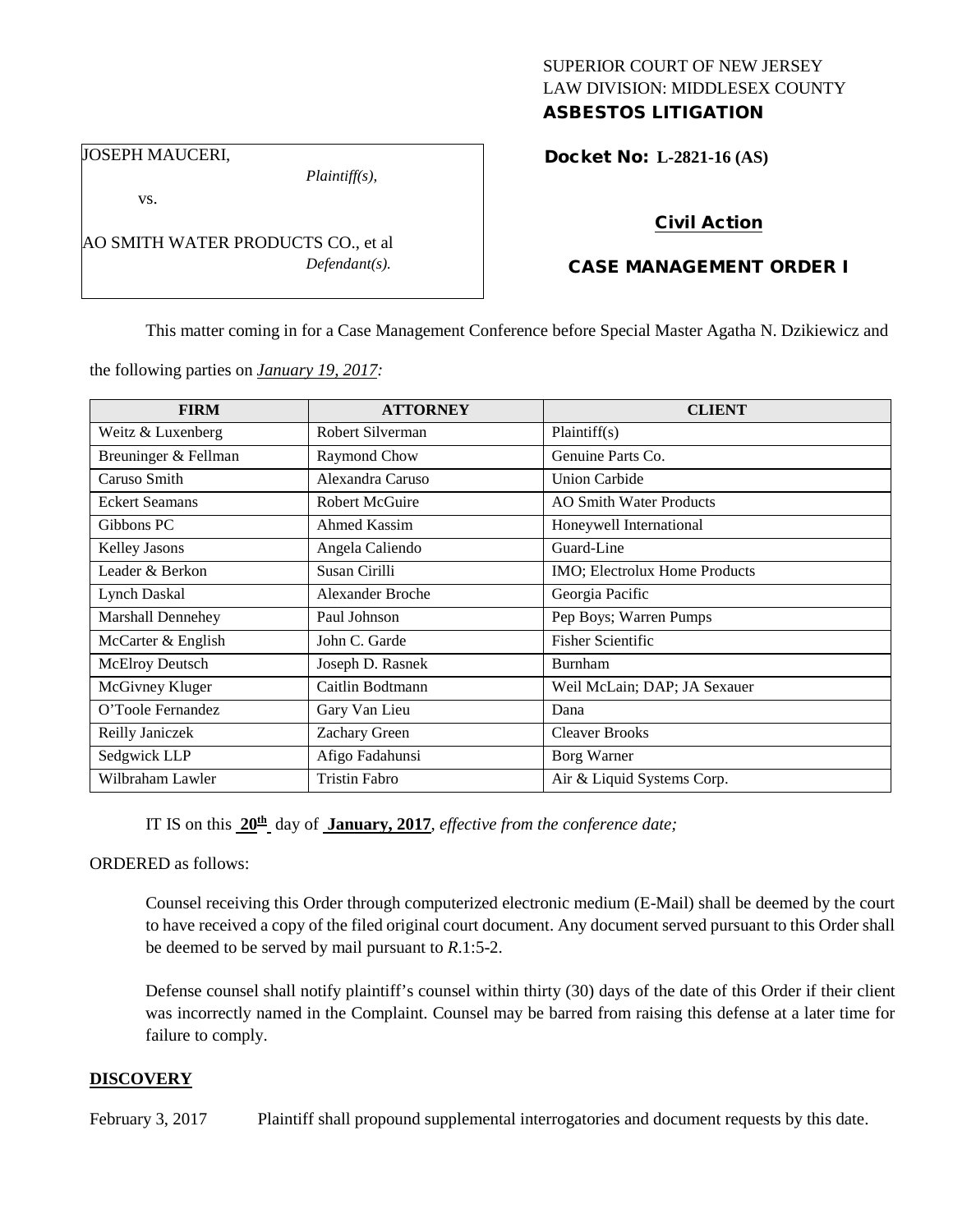| March 3, 2017    | Defendants shall serve answers to supplemental interrogatories and document requests by this<br>date.                                                                                                       |
|------------------|-------------------------------------------------------------------------------------------------------------------------------------------------------------------------------------------------------------|
| February 3, 2017 | Defendants shall propound supplemental interrogatories and document requests by this date.                                                                                                                  |
| March 3, 2017    | Plaintiff shall serve answers to supplemental interrogatories and document requests by this<br>date.                                                                                                        |
| April 28, 2017   | Fact discovery, including depositions, shall be completed by this date. Plaintiff's counsel shall<br>contact the Special Master within one week of this deadline if all fact discovery is not<br>completed. |
| April 28, 2017   | Depositions of corporate representatives shall be completed by this date.                                                                                                                                   |

## **SUMMARY JUDGMENT MOTION PRACTICE**

| May 12, 2017  | Plaintiff's counsel shall advise, in writing, of intent not to oppose motions by this date. |
|---------------|---------------------------------------------------------------------------------------------|
| May 26, 2017  | Summary judgment motions shall be filed no later than this date.                            |
| June 23, 2017 | Last return date for summary judgment motions.                                              |

## **MEDICAL DEFENSE**

- July 28, 2017 Plaintiff shall serve medical expert reports by this date.
- September 29, 2017 Defendants shall identify its medical experts and serve medical reports, if any, by this date. In addition, defendants shall notify plaintiff's counsel (as well as all counsel of record) of a joinder in an expert medical defense by this date.

# **LIABILITY EXPERT REPORTS**

- July 28, 2017 Plaintiff shall identify its liability experts and serve liability expert reports or a certified expert statement by this date or waive any opportunity to rely on liability expert testimony.
- September 29, 2017 Defendants shall identify its liability experts and serve liability expert reports, if any, by this date or waive any opportunity to rely on liability expert testimony.

## **EXPERT DEPOSITIONS**

October 20, 2017 Expert depositions shall be completed by this date. To the extent that plaintiff and defendant generic experts have been deposed before, the parties seeking that deposition in this case must file an application before the Special Master and demonstrate the necessity for that deposition. To the extent possible, documents requested in a deposition notice directed to an expert shall be produced three days in advance of the expert deposition. The expert shall not be required to produce documents that are readily accessible in the public domain.

## **PRE-TRIAL AND TRIAL**

October 12, 2017 @ 10:00am Settlement conference. All defense counsel shall appear with authority to negotiate settlement and have a representative authorized to negotiate settlement available by

\_\_\_\_\_\_\_\_\_\_\_\_\_\_\_\_\_\_\_\_\_\_\_\_\_\_\_\_\_\_\_\_\_\_\_\_\_\_\_\_\_\_\_\_\_\_\_\_\_\_\_\_\_\_\_\_\_\_\_\_\_\_\_\_\_\_\_\_\_\_\_\_\_\_\_\_\_\_\_\_\_\_\_\_\_\_\_\_\_\_\_\_\_\_\_\_\_\_\_\_\_\_\_\_\_\_\_\_\_\_